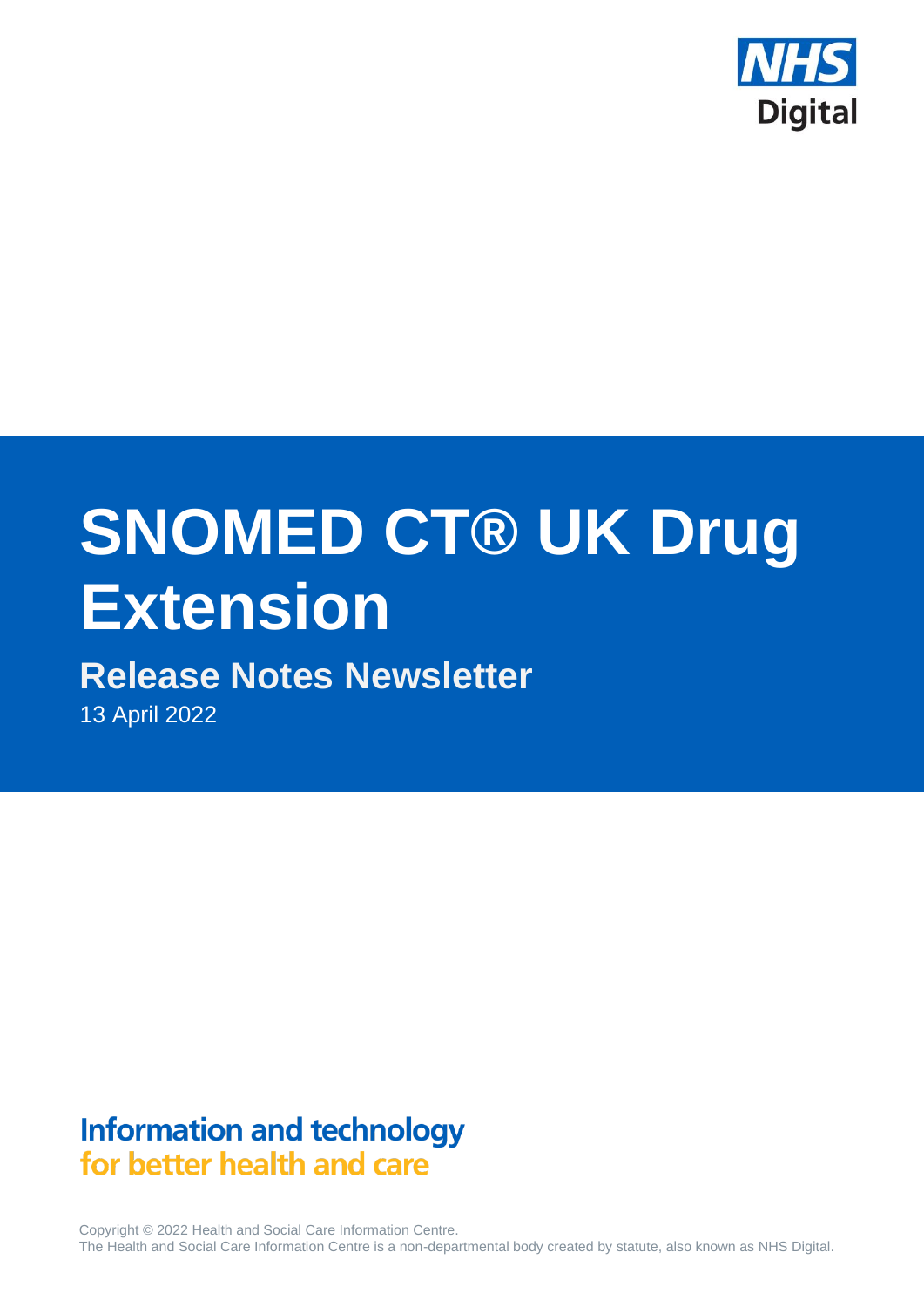# This document covers the data provided in Release Format 2 (RF2) of SNOMED CT

The Release Notes Newsletter has been constructed to add further clarification to some dm+d content that has been identified as requiring such (due to e.g. differences between dm+d approach and that of current drug catalogues) and to communicate changes to the release and forthcoming changes to future releases.

This document is intended to be adjunct to, not a replacement, for other documentation already available, and should be read in conjunction with current published dm+d documentation available through the 'dm+d resources' section of the [dm+d website.](https://www.nhsbsa.nhs.uk/pharmacies-gp-practices-and-appliance-contractors/dictionary-medicines-and-devices-dmd) SNOMED CT UK Edition [notices and known issues](https://hscic.kahootz.com/connect.ti/t_c_home/view?objectId=14224752) are published on [Delen,](https://hscic.kahootz.com/connect.ti/t_c_home) the NHS Digital terminology and classifications collaboration site.

All queries (omissions, perceived inaccuracies etc) about this document should be directed to the NHS Digital, Standards Delivery helpdesk [\(information.standards@nhs.net\)](mailto:information.standards@nhs.net).

Please note:

- The content of this document is intended to support implementation and usage of dm+d and is not a replacement for good system design.
- This document will be subject to update further to user feedback and any changes to dm+d content or structure.
- Whilst the first section may see little change (but see note above) the final sections detail changes and forthcoming changes to specific releases and content will therefore be updated with each release.

\*This document is designed to support dm+d content in general but specifically the SNOMED CT<sup>1</sup> UK Drug Extension. For more information about all components and releases relating to dm+d see the [dm+d website](https://www.nhsbsa.nhs.uk/pharmacies-gp-practices-and-appliance-contractors/dictionary-medicines-and-devices-dmd)

<sup>1</sup> SNOMED® and SNOMED CT® are registered trademarks of the International Health Terminology Standards Development Organisation (IHTSDO®) [\(www.snomed.org\)](http://www.snomed.org/). SNOMED CT® was originally created by the College of American Pathologists.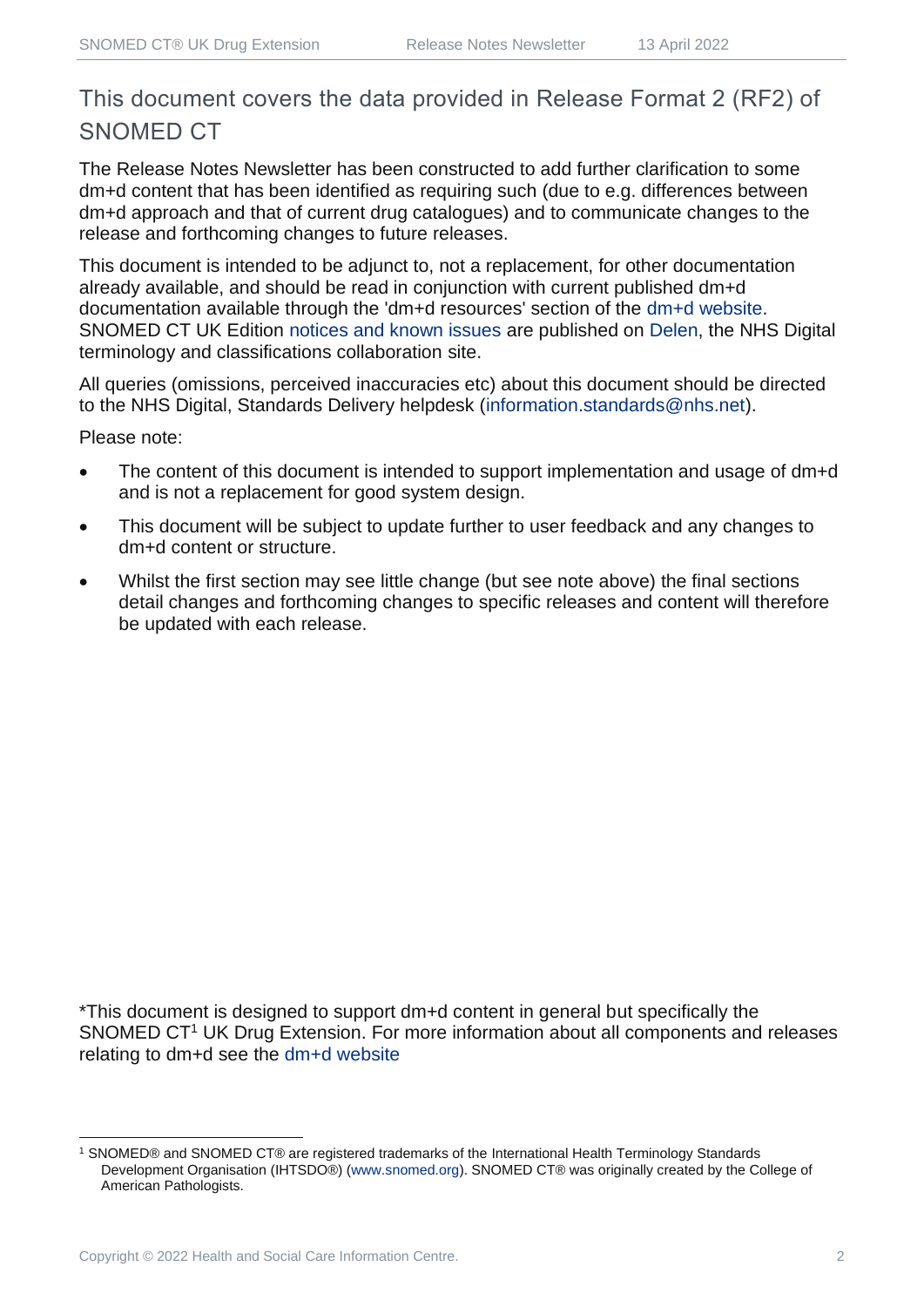## COPYRIGHT

- This material includes SNOMED Clinical Terms® (SNOMED CT®) which is used by permission of the International Health Terminology Standards Development Organisation (IHTSDO). All rights reserved. SNOMED CT®, was originally created by The College of American Pathologists. "SNOMED" and "SNOMED CT" are registered trademarks of the IHTSDO.
- The NHS Dictionary of Medicines and Devices (dm+d) has been developed and is delivered through a partnership between the Health and Social Care Information Centre [\(digital.nhs.uk\)](https://digital.nhs.uk/) and the NHS Business Services Authority [\(https://www.nhsbsa.nhs.uk/nhs-prescription-services\)](https://www.nhsbsa.nhs.uk/nhs-prescription-services)

# DISCLAIMER

The Health and Social Care Information Centre<sup>2</sup> (HSCIC) accepts no liability for loss of data or for indirect or consequential losses, which is not the result of the negligence of the HSCIC and liability for such losses is hereby expressly excluded.

No warranty is given by the HSCIC, the Department of Health and Social Care or the International Health Terminology Standards Development Organisation as to the accuracy and comprehensiveness of SNOMED CT. All conditions, warranties, terms and undertakings, express or implied, whether by statute, common law, trade practice, custom, course of dealing or otherwise (including without limitation as to quality, performance or fitness or suitability for purpose) in respect of SNOMED CT are hereby excluded to the fullest extent permissible by law.

<sup>&</sup>lt;sup>2</sup> The Health and Social Care Information Centre is a non-departmental body created by statute, also known as NHS Digital.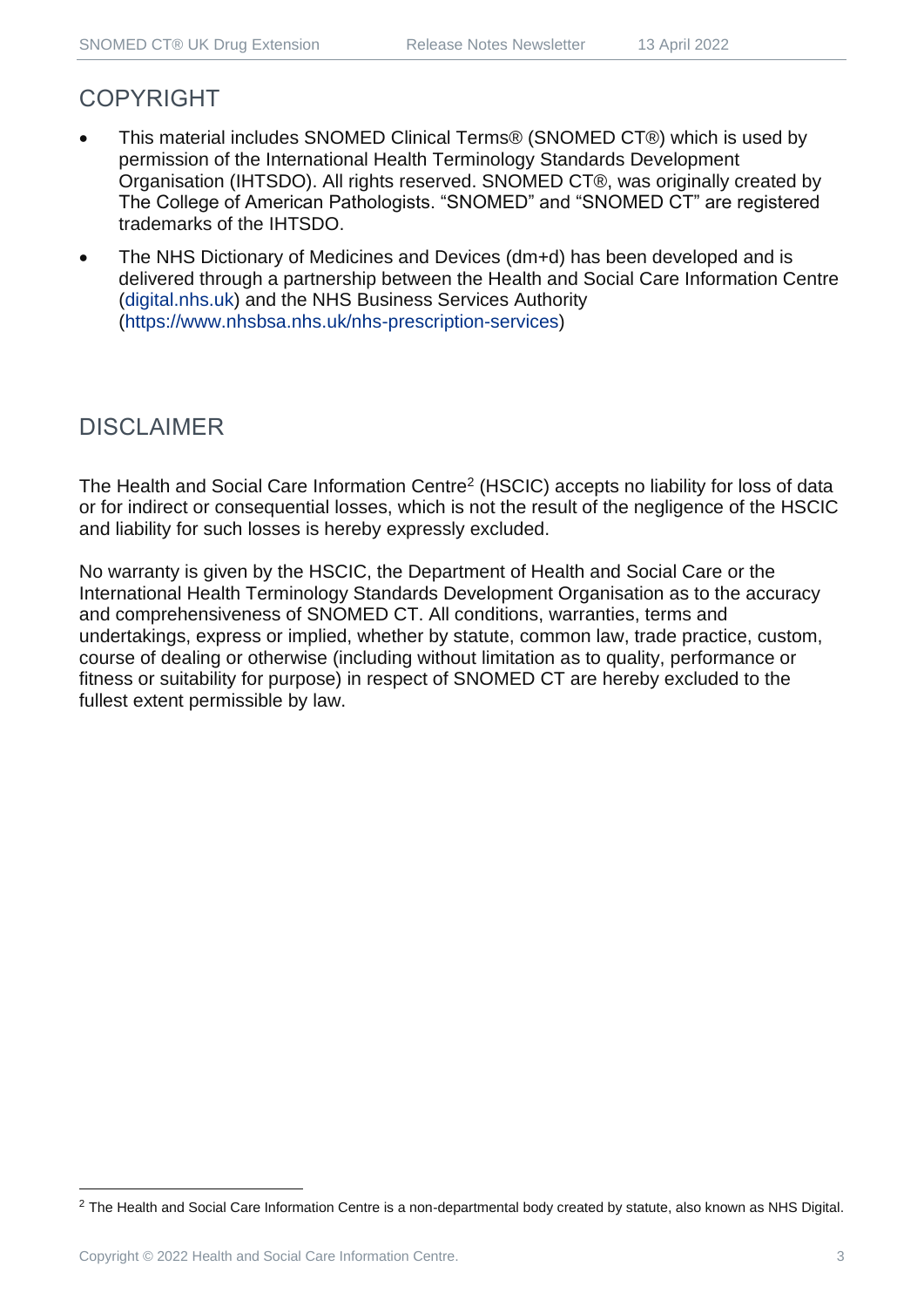# **1 Comments on current content:**

# **1.1 Dose forms**

With respect to Editorial Policy it is important to emphasise:

#### **1.1.1 Patches**

- Strength is usually expressed as the amount of 'active drug' (by weight) released over x hours (e.g. per hour or per 24 hours)
- The intended duration of usage of a patch is not identified at VMP or AMP level i.e. a transdermal estradiol patch releasing 50mcg/24hours would be represented by the same VMP whether it is intended for twice weekly usage or weekly usage
- No distinction is made to differentiate the type of drug reservoir utilised although this may be relevant in certain off-license indications.

## **1.1.2 Injections**

Due to the need to add more information to the dose form in dm+d injections are expressed as e.g. powder and solvent for injection etc rather than merely injection. However, the need to pick a dose form of this complexity may be prohibitive in secondary care prescribing where the prescriber merely wishes to prescribe an 'injection'.

Within the guidance for secondary care there is outlined the means for prescribers to prescribe at the more abstract level (injection). Please refer to the Secondary Care Implementation Guidance for details, in the 'Implementation Guidance' section of the [dm+d](https://www.nhsbsa.nhs.uk/pharmacies-gp-practices-and-appliance-contractors/dictionary-medicines-and-devices-dmd)  [website.](https://www.nhsbsa.nhs.uk/pharmacies-gp-practices-and-appliance-contractors/dictionary-medicines-and-devices-dmd)

#### **1.1.3 Injections for intraspinal use**

Injections licensed for intraspinal administration are not differentiated at VMP level in dm+d. In addition a number of products that may be given by this route are unlicensed specials. For prescriptions requiring a product to be given by these high risk routes it is necessary that the suitability of the product to be administered is confirmed at the point of dispensing and/or administration.

## **1.1.4 Alcoholic vs aqueous gels**

The base used in cutaneous products is not identified at VMP level in dm+d. This may mean that in order to specify a patients requirements more specifically prescribing at AMP level is more appropriate.

For example:

• Benzoyl peroxide 5% gel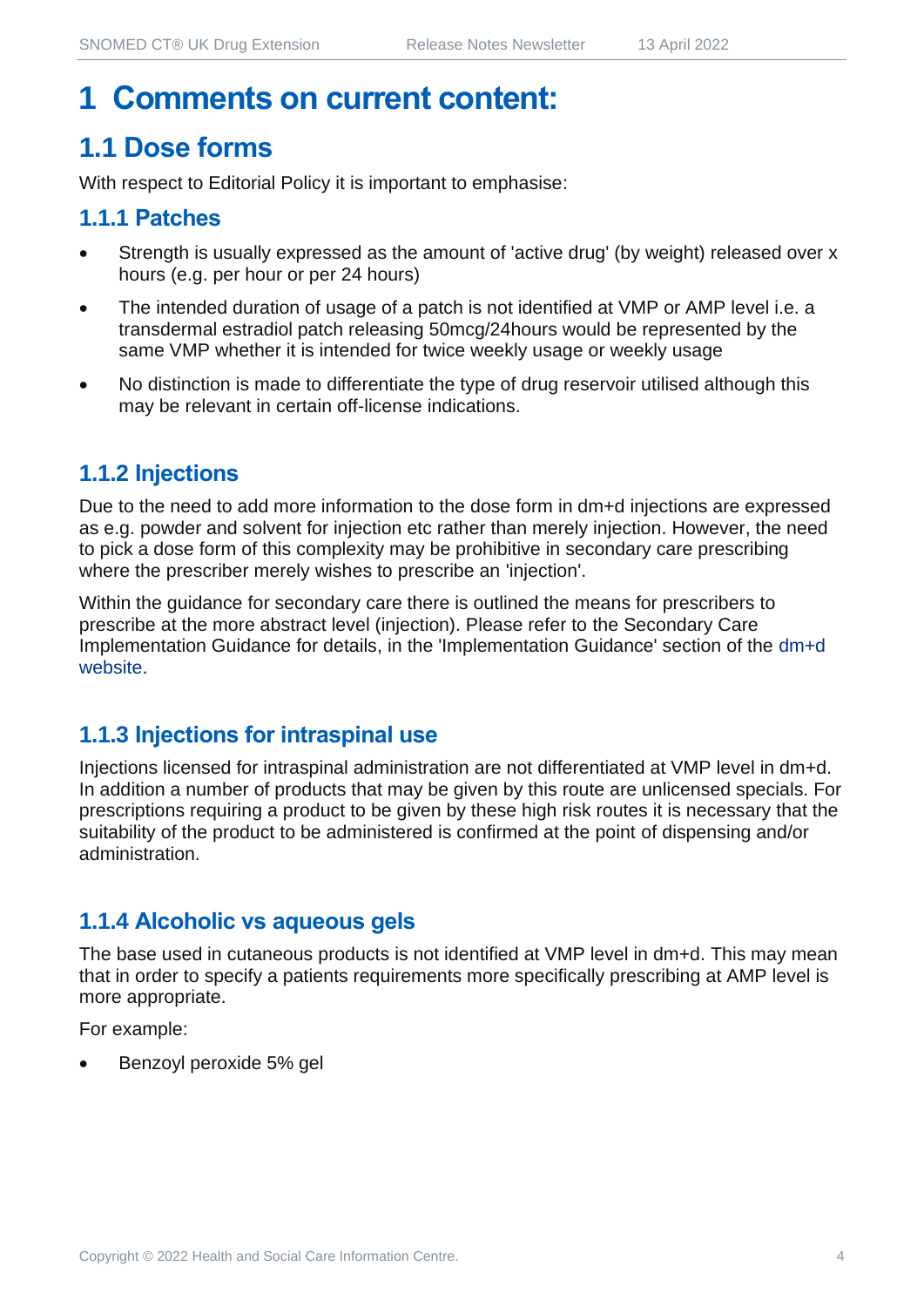# **1.2 Editorial Policy**

#### **1.2.1 Preservative Free**

The preservative free flag is used to denote the absence of preservative in preservative free *eye drops* only.

Please note:

- the setting of this flag only confirms that preservative is absent from the VMP; a null value does not necessarily indicate that it is present
- **The flag is not applied to any other dose form** i.e. intra-spinal injections are not distinguished (see note above).

#### **1.2.2 Route of administration**

Information on route of administration is provided at VMP level. The information is only provided as a support for decision support and not intended to inform clinicians on usage.

At VMP level routes are merely a superset of the linked AMP licensed routes.

#### **1.2.3 Inclusion of Unit of Measure at VMP**

Semantic normal form patterns for VMP descriptions in dm+d follow the pattern:

**Name Strength** Modification(s) **Form Unit dose** xxx-free(s)

Following this pattern would mean for tablets, capsules etc full description would be:

Atenolol 25mg tablets 1 tablet

To retain these full descriptions would make the descriptions unsuitable for use in a human interface. Therefore the unit dose is left implied (Atenolol 25mg tablets).

There are instances however where the form is insufficiently precise to describe the product and therefore the unit dose is included in the name. These instances include:

The form injection does not fully describe a product therefore the name is qualified with the unit dose form for example: ampoules, vials, pre-filled syringes etc.

E.g. Furosemide 50mg/5ml solution for injection ampoules.

• Other unit dose examples include: Budesonide 250micrograms/ml nebuliser liquid 2ml unit dose vials, Carbenoxalone 1% granules 2g sachets, Benorilate 2g granules sachets.

*See dm+d Editorial Policy for full examples and exceptions to this rule.*

#### **1.2.4 The use of Fully Specified Names and Preferred Terms**

The semantic representation of concepts in dm+d (the dm+d name and dm+d description) may be updated in line with changes to dm+d Editorial Policy, changes to the product name itself or to supplier names. Within the SNOMED CT UK Drug Extension the current dm+d derived description for the core concept classes of VTM, VMP, VMPP, AMP and AMPP becomes the Preferred Term so a change to the dm+d terms would cause the Preferred Term to be updated.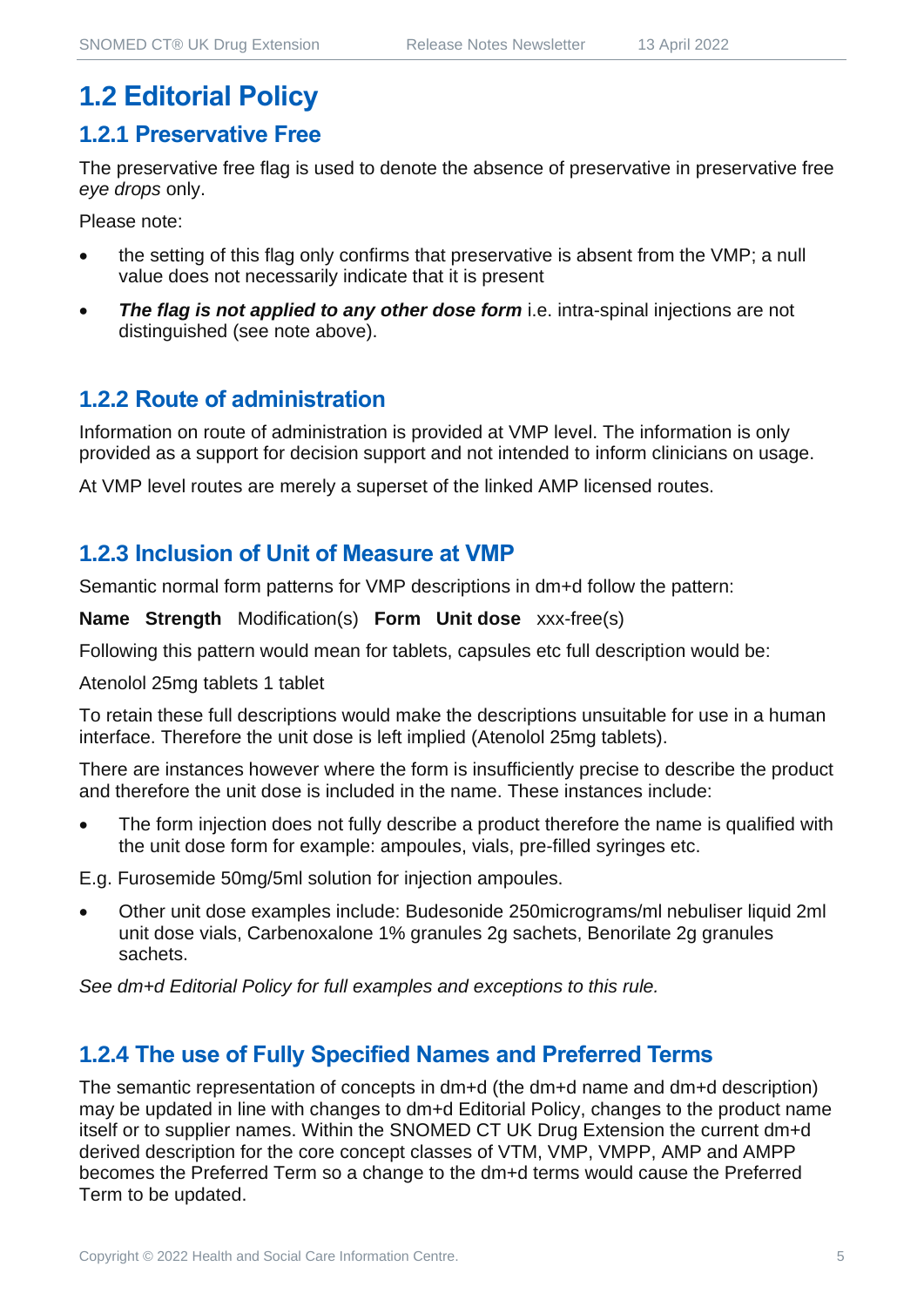Fully Specified Names in SNOMED CT will generally remain unchanged<sup>3</sup>. The differences in Editorial policies between SNOMED CT and dm+d mean that there will be instances where there is a mismatch between the Preferred Term and the Fully Specified Name.

#### **1.2.5 Mechanisms for specifying Descriptions for use in the UK Edition of SNOMED CT- Realm Language Refsets**

A combination of factors such as professional preference, clinical safety & data schema conformance require the use of some supplementary mechanism for Specifying SNOMED CT Descriptions applicable to the UK Edition of SNOMED CT.

From the October 2011 UK Edition, in RF1 an NHS Realm Description Subset was published. With the deprecation of RF1 this is replaced by the National Health Service realm language reference set published in two parts. The "Pharmacy part" as published in the SNOMED CT UK Drug extension and its 'Clinical part' partner in the UK Extension. Together these two encompass the entire SNOMED CT description content and identifies the preferred term to be used in the NHS realm for all SNOMED CT concepts.

In RF2 the refset can be found in the location Refset\Language. National Health Service realm language reference set (pharmacy part) refset ID 999000691000001104

National Health Service realm language reference set (clinical part) refset ID 999001261000000100

## **1.2.6 Concept Status in dm+d vs Concept status in SNOMED CT**

Where concepts are created in dm+d and an identifier from the SNOMED CT International Release is not available at that time a SNOMED CT UK Drug Extension identifier is allocated. This is released in the dm+d XML data.

When the dm+d concepts are subsequently used to create the SNOMED CT UK Drug Extension it may be that the dm+d derived concept is determined to be a duplicate of a concept now available in the SNOMED CT International Release. In these instances the dm+d derived concept is given a retired status with a relationship to the SNOMED CT International Release concept. In the XML data the dm+d derived concept may remain valid with its original identifier for some time.

There may be instances where a SNOMED CT identifier from the International Release has been allocated to a concept within dm+d and this is subsequently discovered to be inappropriate for the dm+d concept. In this instance the SNOMED CT identifier from the International Release will appear in the dm+d XML format data as a previous identifier. These identifiers from the International Release will appear in the SNOMED CT UK Drug Extension with a status of current.

<sup>3</sup> From the SNOMED CT Technical Reference Guide for the FullySpecifiedName:

Changes in presentation such as changed capitalization, punctuation, spelling or revision due to changes in agreed presentation style are permitted as long as they do not change the specified meaning of the Concept. Some changes to the semantic type shown in parentheses at the end of the FullySpecifiedName may also be considered minor changes if the change in hierarchy does not alter the Concept's meaning.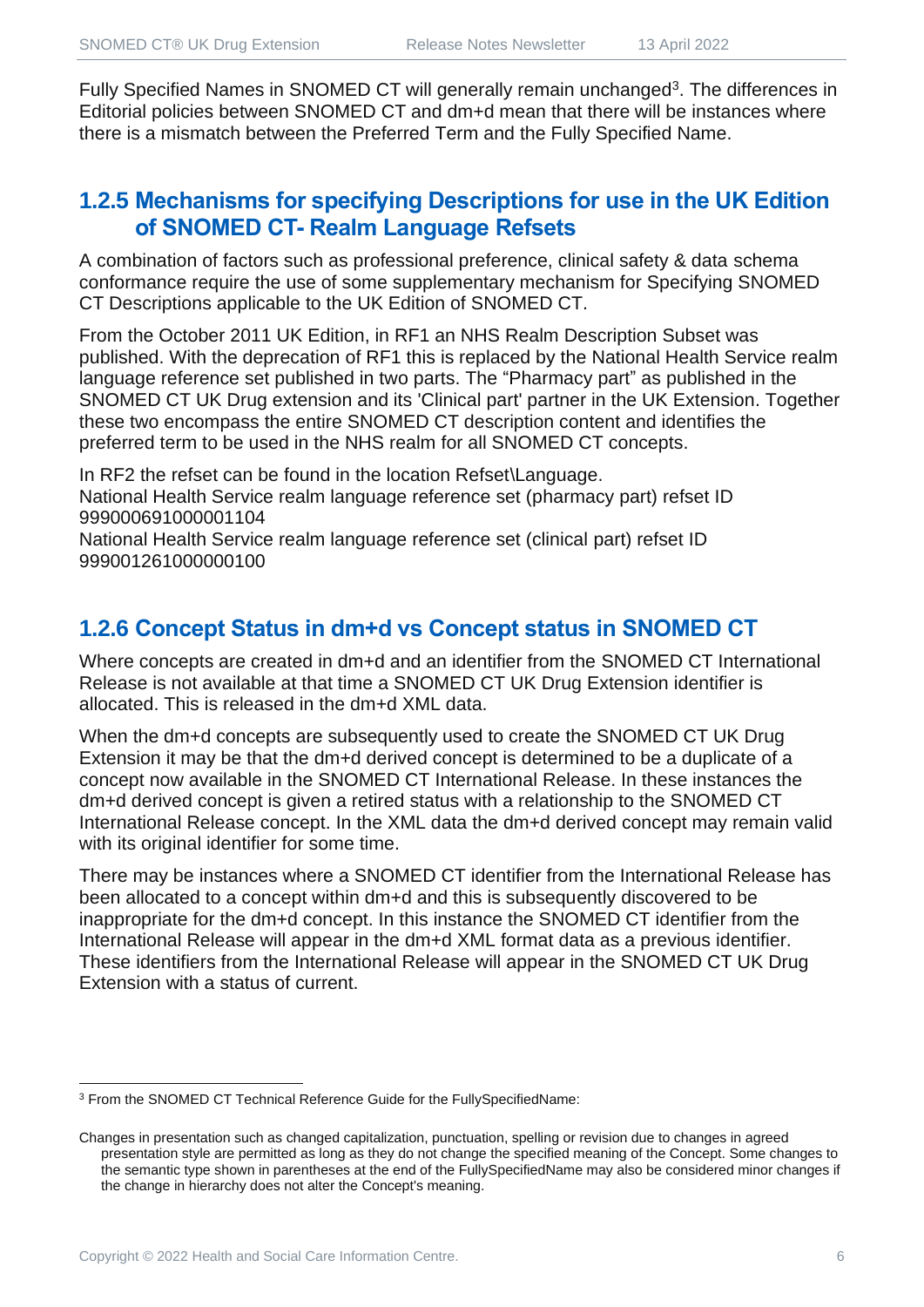# **1.3 Specific Products**

#### **1.3.1 Morphine and Tramadol modified release products**

Because there are no pharmacopoeial standards for oral modified release preparations 12 and 24 hour modified release morphine products are not distinguished at VMP level in dm+d. The same applies to the modified release tramadol products.

Two subsets are provided with the SNOMED CT release distinguishing related AMPs according to current licensed indications. For products where licensed indications are not available, for example, where wholesalers may provide products from several manufacturers and SPCs are not available these products will not be included in the 12 and 24 hour modified release subsets.

Explanation of how these subsets can be utilised within a prescribing framework can be found in the Secondary Care Implementation Guidance, in the 'Implementation Guidance' section of the [dm+d website.](https://www.nhsbsa.nhs.uk/pharmacies-gp-practices-and-appliance-contractors/dictionary-medicines-and-devices-dmd)

#### **1.3.2 Valproic acid vs valproate semisodium**

We have taken advice and clinically the active moiety for these products is the same and so they are not differentiated at VMP level. The two brands available have different indications so it may be necessary for the prescriber to specify the brand required to ensure they are prescribing within the details of the product license.

This may be an issue for other products such as cyproterone acetate where two brands exist with different indications for use.

#### **1.3.3 Concentrate and 'High Strength' Morphine and Methadone**

dm+d does not identify concentrate or 'high strength' morphine or methadone products as such in the VMP term. Consideration should be given to how these products are displayed in picking lists to reduce the risk of mis-selection where multiple strengths are available.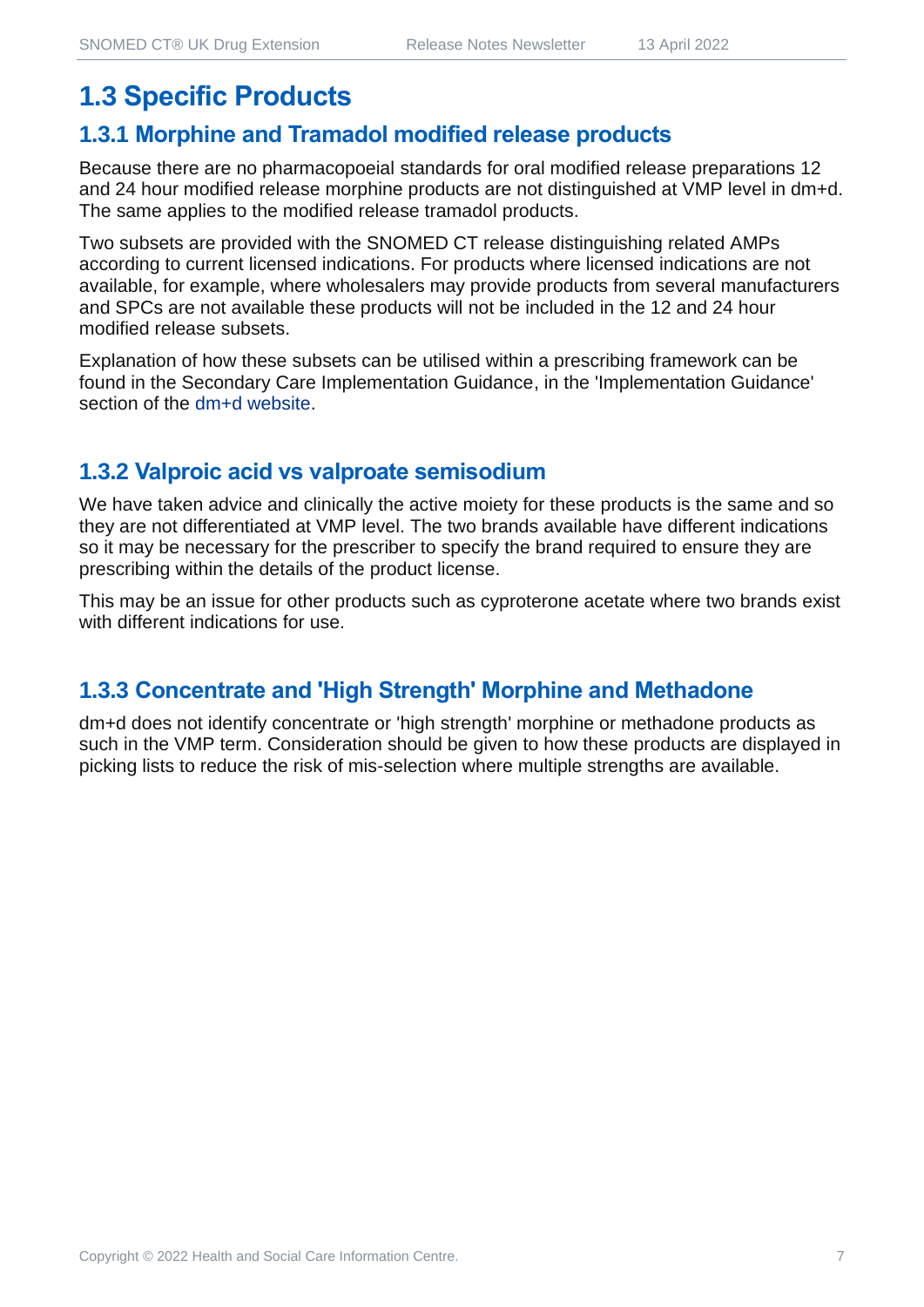# **1.4 Other Information**

## **1.4.1 Duplicated SNOMED IDs**

It is a basic principle of terminology that concept identifiers should not be reused. Due to a process error in 2006 a small number of SNOMED IDs were issued twice in dm+d. The concepts bearing these duplicated identifiers have all been invalidated and license holders were notified at the time. However it is recognised that since that time a number of new licenses have been issued and so a list of the duplicated identifiers and the terms is provided here for information.

| ID                                  | dmd_name                                                                                               | conceptType |
|-------------------------------------|--------------------------------------------------------------------------------------------------------|-------------|
| 9854411000001103                    | Smartflow drainable night drainage bag NB2 2litre, AMPP<br>120cm tube (Manfred Sauer UK Ltd) 10 device |             |
|                                     | 9854411000001103 Medium chain triglycerides - invalid                                                  | <b>VTM</b>  |
|                                     | 9854511000001104 Calcium + Magnesium                                                                   | <b>VTM</b>  |
|                                     | 9854511000001104 Gel-X tablets (Oakmed Ltd)                                                            | AMP         |
|                                     | 9854611000001100 Ostomy discharge solidifying agents 140 tablet                                        | <b>VMPP</b> |
| 9854611000001100  lchthammol + Zinc |                                                                                                        | <b>VTM</b>  |
| 9854711000001109                    | Gel-X tablets (Oakmed Ltd) 140 tablet                                                                  | <b>AMPP</b> |
|                                     | 9854711000001109 Amiloride + Cyclopenthiazide - invalid                                                | <b>VTM</b>  |
| 9854911000001106                    | Meglumine amidotrizoate + Sodium amidotrizoate<br>- invalid                                            | <b>VTM</b>  |
|                                     | 9854911000001106  International normalised ratio testing strips 24 strip VMPP                          |             |

## **1.4.2 Subset Information**

Information relating to the scope and status of subsets contained in the SNOMED CT UK Drug Extension can now be found at the [Data Dictionary for Care \(DD4C\).](https://dd4c.digital.nhs.uk/dd4c/)

## **1.4.3 RF2 module dependency**

Several back-dated changes were made to the module dependency reference set (900000000000534007) in the release of 1 April 2017.

Modules effective as at 2016-12-07 and 2017-01-04 that are stated incorrectly as being dependent on modules effective as at 2016-01-31 or 2016-04-01 have had those target effective times corrected to 2016-07-31 or 2016-10-01 respectively.

For effective times 2006-05-01 onwards, dates representing the dependency of the SNOMED CT United Kingdom Edition reference set module (999000031000000106) on the SNOMED CT United Kingdom drug extension module (999000011000001104) have been updated to align with the dates representing the dependency of the SNOMED CT United Kingdom Edition module (999000041000000102) on the SNOMED CT United Kingdom drug extension module (999000011000001104).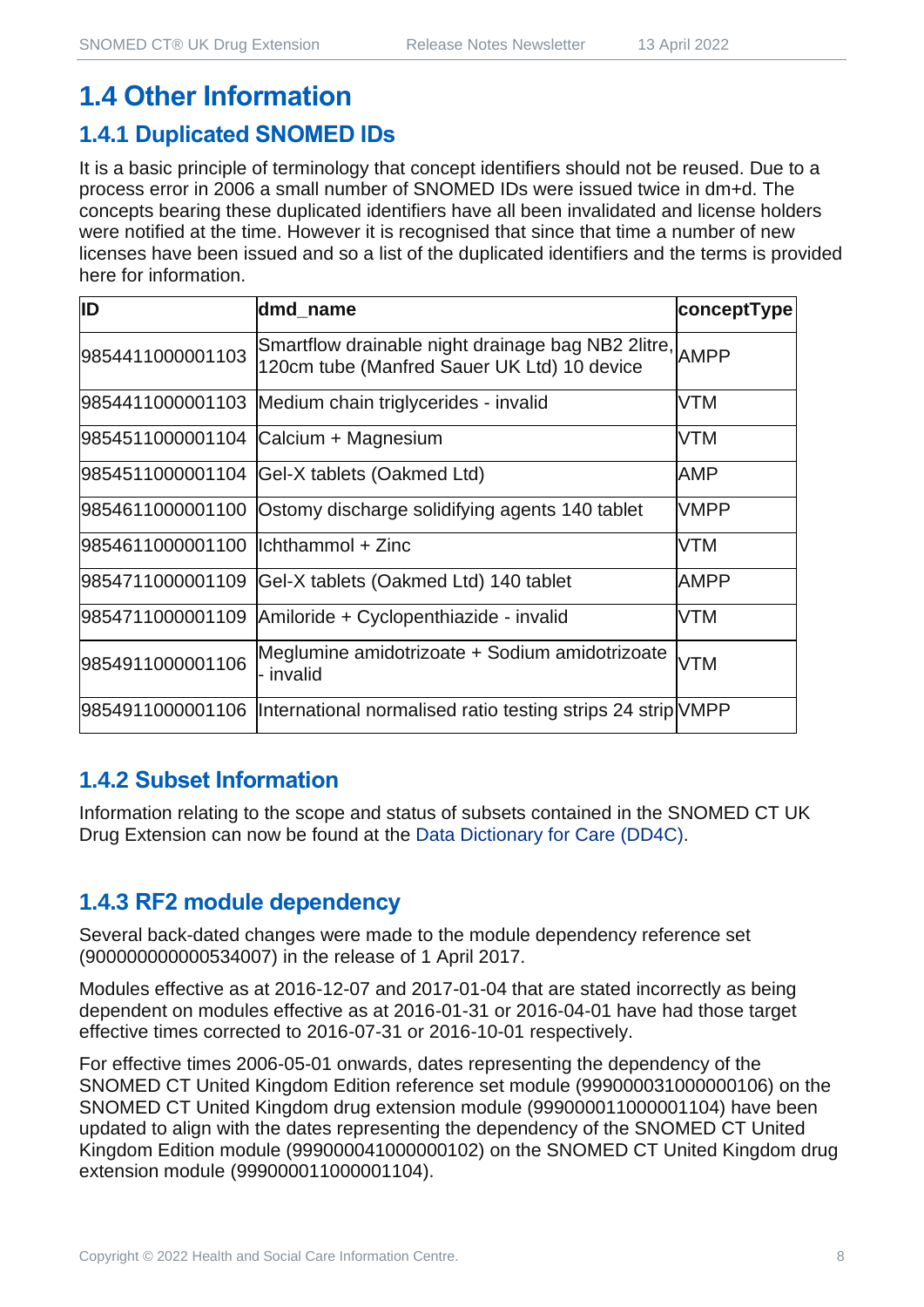For effective times before 2011-04-01, dates representing dependency on the SNOMED CT model component module (900000000000012004) have been updated to align with the single effective date (2002-01-31) of the model component module which remained unchanged during that period.

For effective times before 2004-01-31, in the release of 1 April 2017, dependencies were exhaustively represented. These included the missing immediate dependencies of the SNOMED CT United Kingdom drug extension module (999000011000001104) and of the SNOMED CT United Kingdom drug extension reference set module (999000021000001108) during that period. In the release of 1 April 2018, all dependency entries effective before 2004-01-31 were removed to reflect the SNOMED CT United Kingdom Edition baseline effective time of 2004-01-31.

#### **1.4.4 RF2 association references**

In the release of 21 March 2018, references in the WAS A association reference set (900000000000528000) to an unreleased component (reference effective as at 2015-04-02 and inactivated 2015-04-29) were removed.

In the release of 1 April 2018, references in the MOVED FROM association reference set (900000000000525002) effective as at 2010-03-10, but with a target component effective from 2010-04-01, have had the effective time corrected to 2010-04-01.

In the release of 4 September 2019, NHS Digital released a new dm+d specific association reference set:

• 10991000001109|NHS dictionary of medicines and devices association type reference set|

This refset provides a link between Inactive SNOMED CT concepts that are still in use in dm+d and their Active replacement in the SNOMED CT UK drug Extension release.

## **1.4.5 NHS dm+d (dictionary of medicines and devices) realm language reference set**

The NHS dm+d realm language reference set has now been fully superseded by the NHS realm language reference set (pharmacy part).

In October 2019 NHS Digital stated their intent to withdraw the NHS dm+d (dictionary of medicines and devices) realm language reference set.

In the 29.1.0 15-Apr-2020 release NHS Digital set every member of the NHS dm+d realm language reference set as Inactive.

The metadata concept 999000671000001103 |National Health Service dictionary of medicines and devices realm language reference set (foundation metadata concept)|

remained Active. It will be inactivated in the 31.5.0 March 2021 release.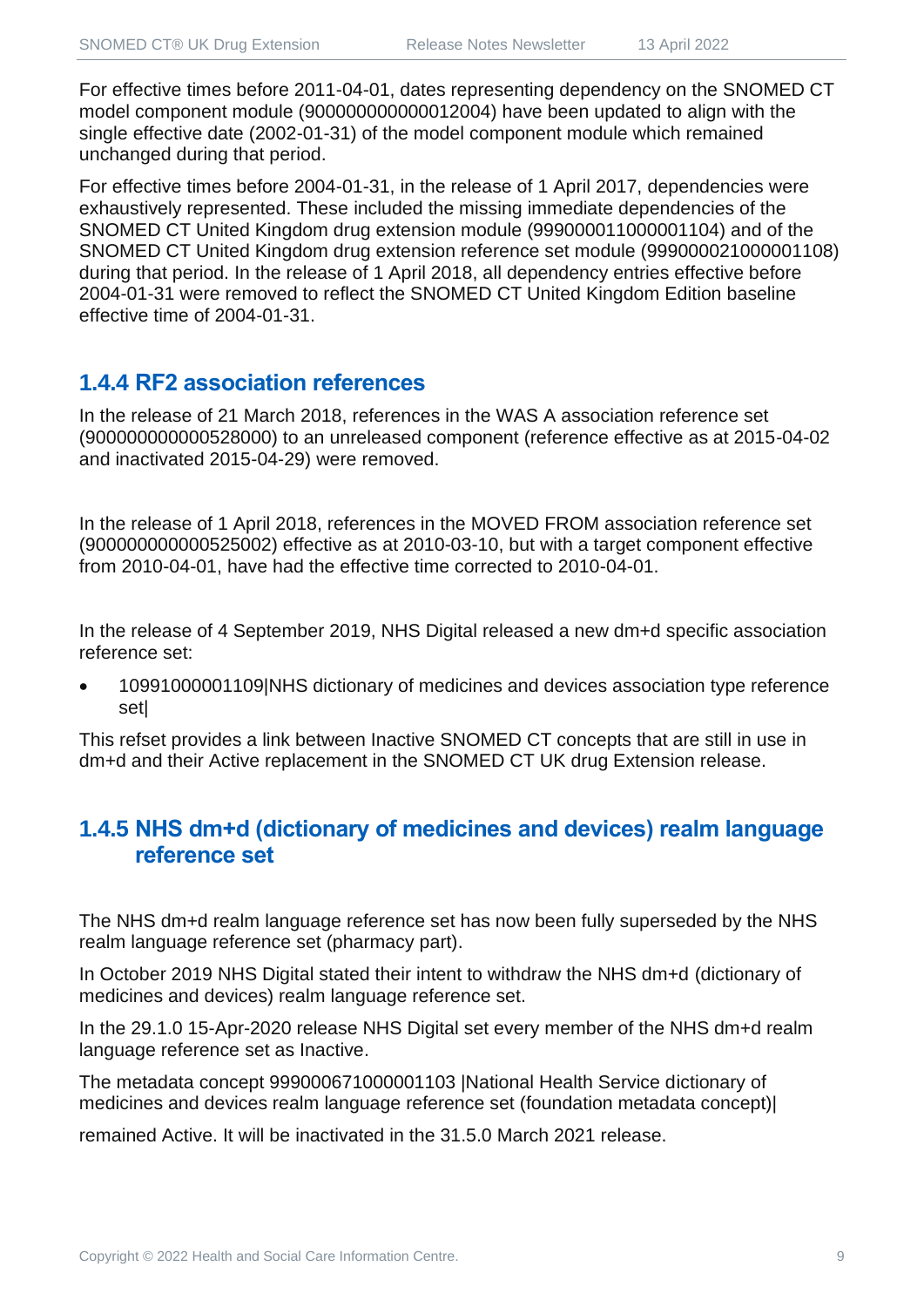# **1.5.1 Medical Devices Dictionary (MDD)**

Work is in progress on expanding the population of medical devices in dm+d.

Currently only those devices reimbursable in Primary Care (appliances) are routinely populated in MDD. Work on the MDD will potentially impact on these appliances with respect to more appliances being described at VMP level and some change in textual descriptions.

More information will be provided as it comes available.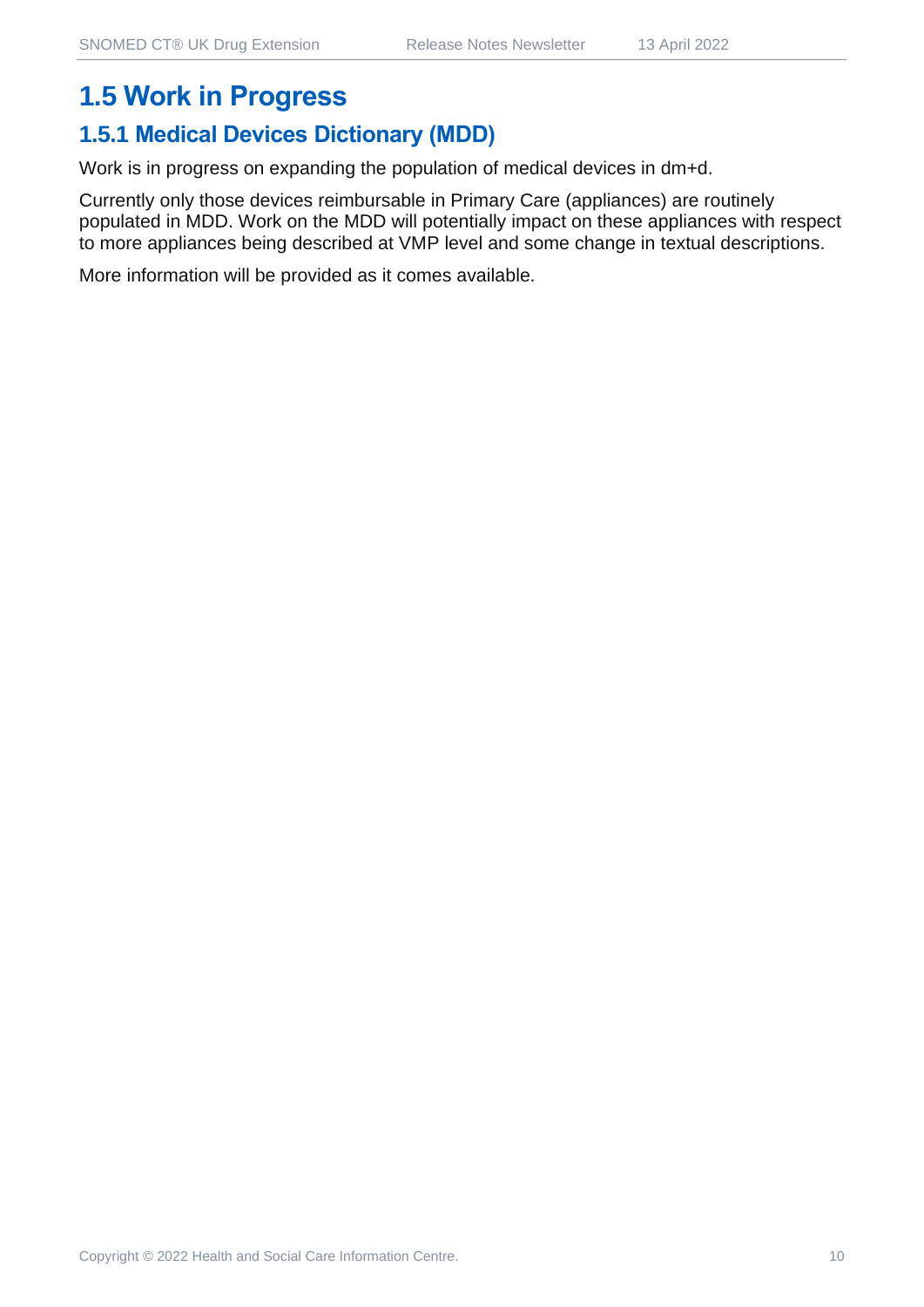#### **Items of note for the 13 April 2022 SNOMED CT UK Drug Extension Release 32.12.0**

The 13 April 2022 release of the SNOMED CT UK Drug Extension includes dm+d weekly data from TRUD release NHSBSA 4.0.0 20220404000001. Please see the NHSBSA dm+d subpack on the TRUD website [NHS Dictionary of Medicines and Devices sub-packs page](https://isd.digital.nhs.uk/trud3/user/guest/group/0/pack/6) for further information on extract and distribution dates.

SNOMED CT UK Drug Extension data is published on a four weekly cycle (plus two interim releases to synchronise with the biannual SNOMED CT UK Editions) within the NHS SNOMED sub-pack on the TRUD website [SNOMED CT UK Edition sub-packs page.](https://isd.digital.nhs.uk/trud3/user/guest/group/0/pack/26)

The refset files are supplied as part of the SNOMED CT UK Drug Extension and are updated and released in the same sub-pack.

**This release contains important fixes to refsets that support General Practice Extractions. Suppliers are advised to implement refset updates to get these fixes.** 

#### **Please note change of SNOMED CT UK releases production environment**

As of the 32.11.0 SNOMED CT UK release (Clinical, Drug, and Pathology) NHS Digital are using a new production environment to build the published releases. Whilst this should not cause any significant differences to implementers of SNOMED CT you may notice the following:

- Module dependency is now calculated to show actual dependencies. Previously it showed an idealised dependency tree.
- UK Edition snapshot is now the same across all concurrently released extensions. This is because the UK Edition snapshot now assumes that the final desired Snapshot data build configuration will be [IE + UK Clinical + UK Drug + UK Pathology]. In previous releases, the distributed snapshots were different in each Extension release because they had been calculated to different assumptions about the customer's final target data load configuration, depending on which extension was being published:

a. the UK Edition snapshot published within all UK Drug release bundles had always assumed that UK Clinical and UK Pathology data would always be absent from the customer's final data load

b. the UK Edition snapshot published within all UK Clinical release bundles always assumed that UK Drug and UK Pathology data would always be absent from the customer's final data load

These differences therefore meant that any customer who wanted a final data load configuration that included both UK Clinical and UK Drug had further post-data load work to do

If you find any unexplained differences or errors, please contact us at [information.standards@nhs.net](mailto:information.standards@nhs.net)

#### *The UK Drug Extension documentation is now only available via [Delen](https://hscic.kahootz.com/connect.ti/t_c_home/view?objectId=14540272).*

*The UK Drug Bonus files (ePrescribing and dm+d Parsed files) are now only available on TRUD.*